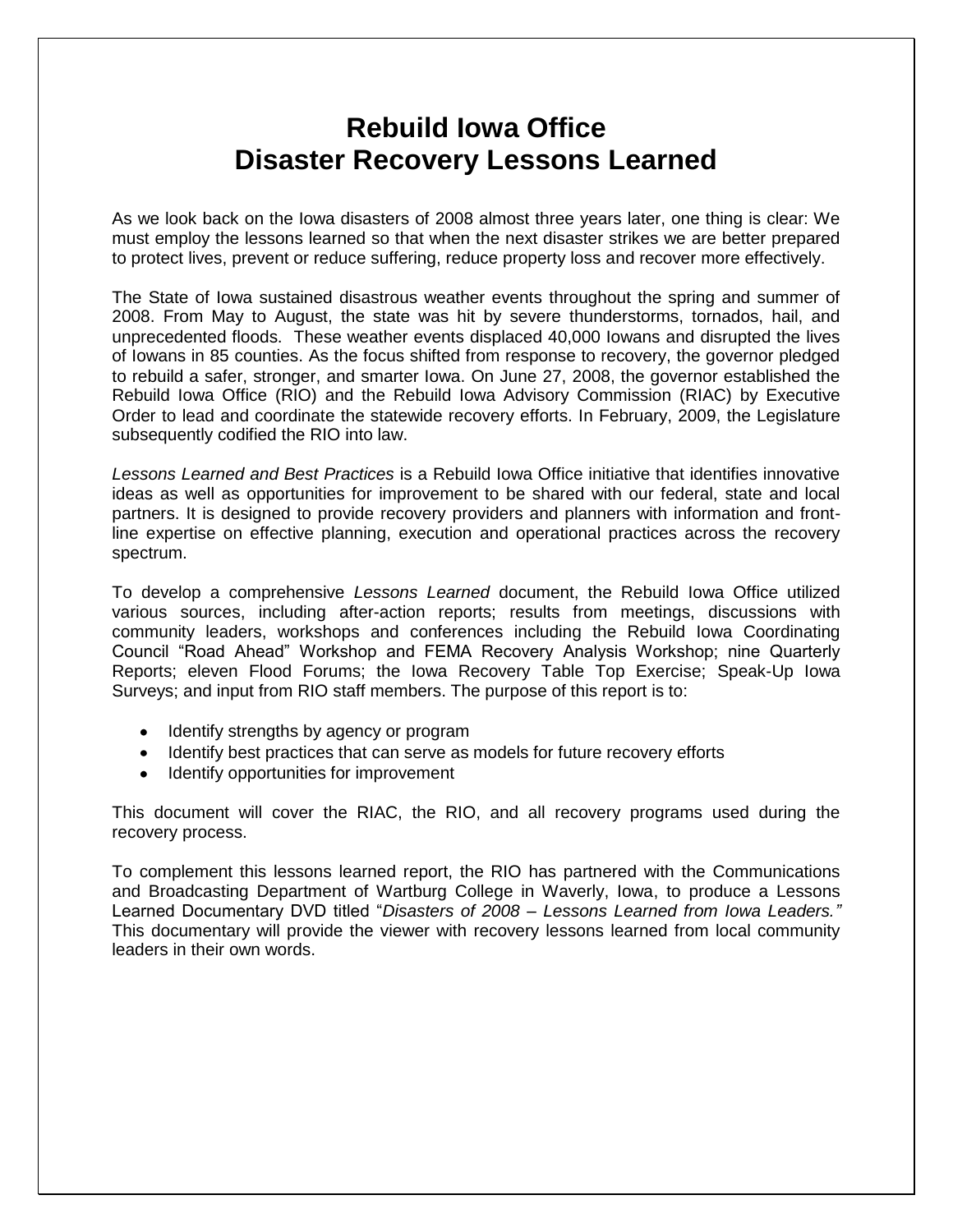

# **Overall Disaster Recovery**

# **Rebuild Iowa Advisory Commission (RIAC)**

The RIAC is a 15-member commission created by the governor by Executive Order 7 immediately following the disasters of 2008 to develop and determine priorities and strategies in the statewide recovery process.

## **Lessons Learned:**

Selected by the governor and chaired by the Iowa National Guard Adjutant General, this independent cross-section of Iowa citizens was formed into an advisory commission as early recovery efforts were forming. The RIAC gave a much-needed focus to hearing citizens' needs following the disaster. The commission traveled to impacted areas and gathered feedback from local citizens, which provided valuable insights into challenges facing communities and their immediate and long-term needs.

The Speak Up Iowa Web site, a major contributor to this success, allowed impacted Iowans to comment on the disaster recovery process. This input was also gathered through task forces and led to the creation of two reports that articulated state recovery priorities. These reports were generally accepted and widely used because they came from local citizens and were not created by political leaders.

## **Best Practices:**

In the event of a future catastrophic disaster, a commission made up of citizens from impacted areas should be formed to provide strategic direction. Resources for such a commission and its work should be identified pre-disaster to allow the commission to begin work early in the disaster. The use of the Executive Order to begin this process was effective and should be used as a model for future disasters.

# **Rebuild Iowa Office**

In the same Executive Order that established the RIAC, the Rebuild Iowa Office was also created. It was later enacted by legislators with a sunset date of June 30, 2011. The office initially was staffed with borrowed employees from other state agencies. Some of those employees chose to stay with the office, others were hired (some permanent and some temporary).

#### **Lessons Learned:**

The RIO provided a consolidated, focused recovery organization and structure that was authorized and supported by state government leaders. The RIO was most successful in:

- Identifying unmet needs and gaps in funding.
- Providing a transparent process for the recovery effort.
- Involving citizens and local communities.
- Facilitating the rapid analysis of data.
- Serving as a clearinghouse of information.
- Using innovative technology to distribute information.
- Providing short- and long-term recommendations to policymakers that enabled a comprehensive and robust recovery legislative agenda and ability to promote that agenda and help create consensus.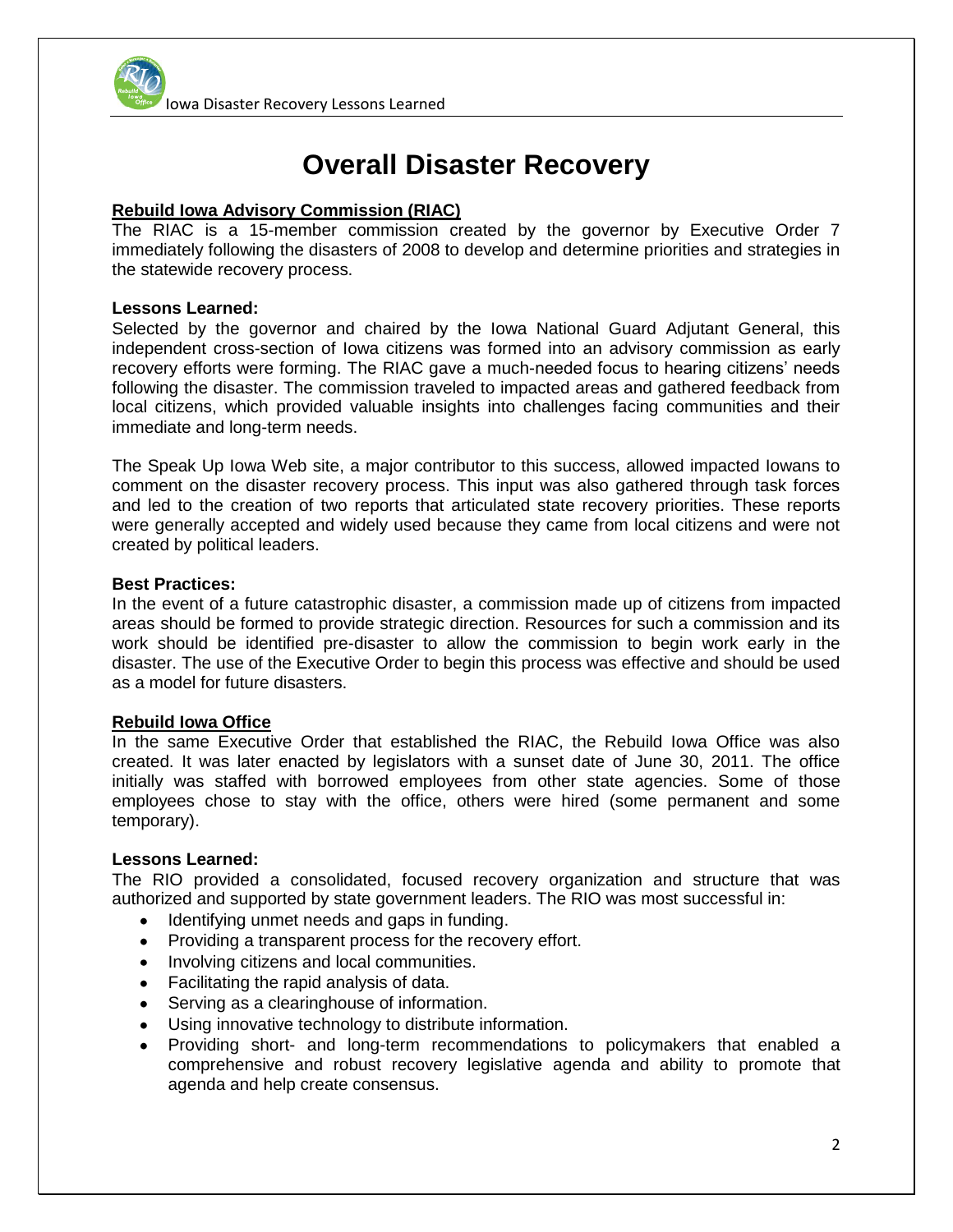

- Assisting multiple partners in speaking with one voice at the state and federal level and in the media.
- Providing continuity from immediate recovery to long-term recovery.
- Allowing for the synchronization and coordination of programs at all levels.
- Leveraging local, state and federal resources to maximize the benefits of recovery solutions.

#### **Best Practices:**

A similar coordination office should be ready to be ramped up quickly in future disaster with plans in place for funding and staffing.

#### **Speak-Up Iowa Input Sessions**

Speak-Up Iowa allowed individuals, families, community groups, farmers, non-profit representatives, and local government officials, a venue to express their ideas and a means to provide input into the development of a recovery strategy for the state. During the sessions, affected citizens could receive specific recovery information from the RIO staff, FEMA and Small Business Administration (SBA) representatives on various recovery programs. A summary report was generated from the Speak-Up Iowa sessions. The RIAC used information gathered from these sessions to focus their work toward a comprehensive recovery strategy. While successful in many ways, some of the in-person sessions were not very well-attended and it was critical to provide other venues for providing input for those who were not able to take the time to attend.

These sessions took place in various impacted communities around the state and at the Iowa State Fair, providing citizens with the opportunity to submit recovery suggestions and recommendations. The public could also submit their comments electronically via the RIO Web site. It should be noted that two additional Speak-Up Iowa surveys were used in 2009 and 2010 that provided additional insight into Iowa's recovery progress. They are discussed in a subsequent lesson learned.

#### **Lessons Learned:**

It was apparent from the response of impacted citizens that they were interested in providing their feedback and input in the recovery process. Those impacted, however, were very busy and involved in their own recovery and needed multiple opportunities to provide this input. Some could not attend in-person sessions and were more interested in providing their input online. Gathering this information was also very useful to the RIAC as they formalized their recommendations for recovery and allowed them to get further perspective from those directly affected.

## **Best Practices:**

The Speak-Up Iowa sessions and methodology should be considered for future large-scale disasters to provide citizens with the ability to provide their suggested recovery priorities and recommendations. It is also an outstanding opportunity for state and federal agencies to quickly reach out to disaster impacted citizens.

#### **Centralized Communications**

One role of the RIO has been to speak with one voice and provide clear, transparent and consistent communication. This has provided valuable information designed to educate the public on recovery progress, provide an outreach mechanism to those needing assistance, and list multiple disaster programs available to individuals, communities and businesses.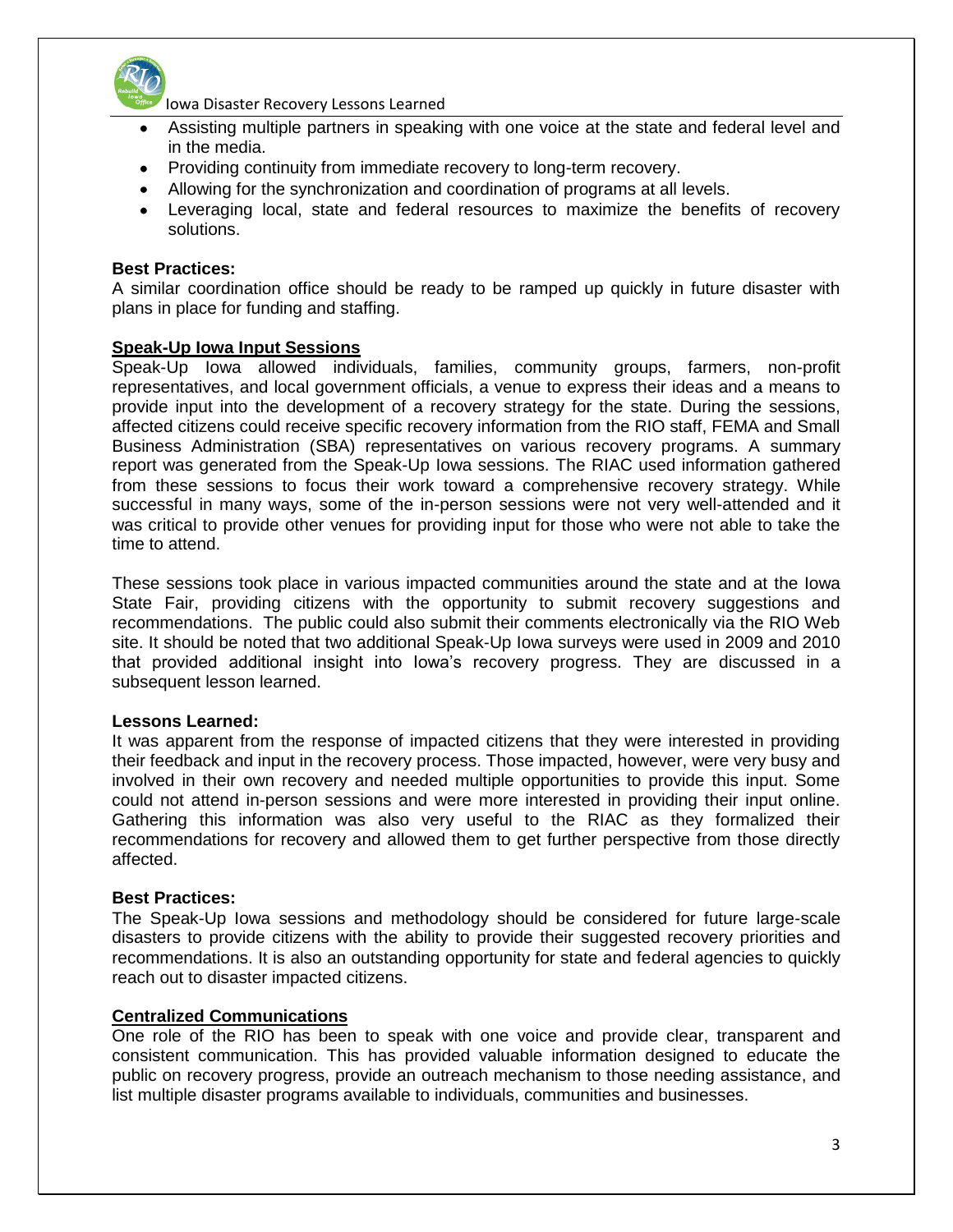

The RIO offered a wide variety of communications and information outreach initiatives, providing regular updates on recovery programs, progress and strategy. The RIO averaged 13 to 14 press releases a month, updated a comprehensive and informative Web site, provided recovery program information, increased awareness of available funding assistance, and published a monthly newsletter titled "*Iowa Recovery Times.*" Additionally, the RIO monitored funding progress and published separate charts monthly reporting the results of 26 state and federal recovery funds. These funding charts were available on the RIO website as well as in Quarterly Reports, providing increased transparency. RIO Quarterly Reports were submitted to the governor, members of the legislature and the EDA, providing a comprehensive look at the state's recovery progress, including RIO's actions and activities. The Quarterly Report was also available to citizens on the RIO website. Results of the *Speak-Up Iowa III Survey* illustrated that over 60 percent of disaster-impacted citizens surveyed felt they were informed of Iowa's recovery progress and program updates.

#### **Lessons Learned:**

It is critical to have one main point of contact for the media and source of information to the public in a major disaster. This includes providing clear information on recovery programs, staying on message regarding progress and roadblocks and ensuring that recovery partners are involved in these communications. Early in the recovery, agencies and state leaders would sometimes announce new programs or program changes without communicating that information to local program administrators. An extra step in the communications process that involves local leaders and administrators in crafting the message before it is made public is critical. One central communications shop helped to avoid that confusion and lack of coordination.

#### **Best Practices:**

A future disaster recovery office should work to ensure that all partners are informed before making public communication regarding programs. A process needs to be established early on and agreed upon with all partners that ensures all involved in administering a program or handling questions are as informed as possible about programs *prior to* the public release of information. While this may add a day to the communications process, it greatly improves the accuracy of the message and helps to prevent frustration and program changes.

# **Constituent Services**

The RIO also served as a central office for those impacted to receive program assistance and information. A Constituent Outreach Director was dedicated to handling these calls, while others assisted in finding the information necessary to answer questions. The RIO Constituent Outreach Director worked closely with other federal, state, and local government agencies and service providers gathering accurate and timely recovery program information to offer impacted citizens the best possible information and solutions. Although the RIO generally did not administer recovery programs, this type of information provided specific and consistent guidance to the thousands of affected citizens. Some of the most frequent inquiries concerned housing, rental assistance, small business, case management, general recovery information, and buyout issues. This was enhanced by maintaining a database on all inquiries that tracked progress, trends, and success of outreach initiatives, and also provided a way to identify communication issues and unmet needs.

# **Lessons Learned:**

Given that many different state and federal agencies administer disaster recovery programs, it is too confusing for those impacted to try and reach out to them individually if they have questions.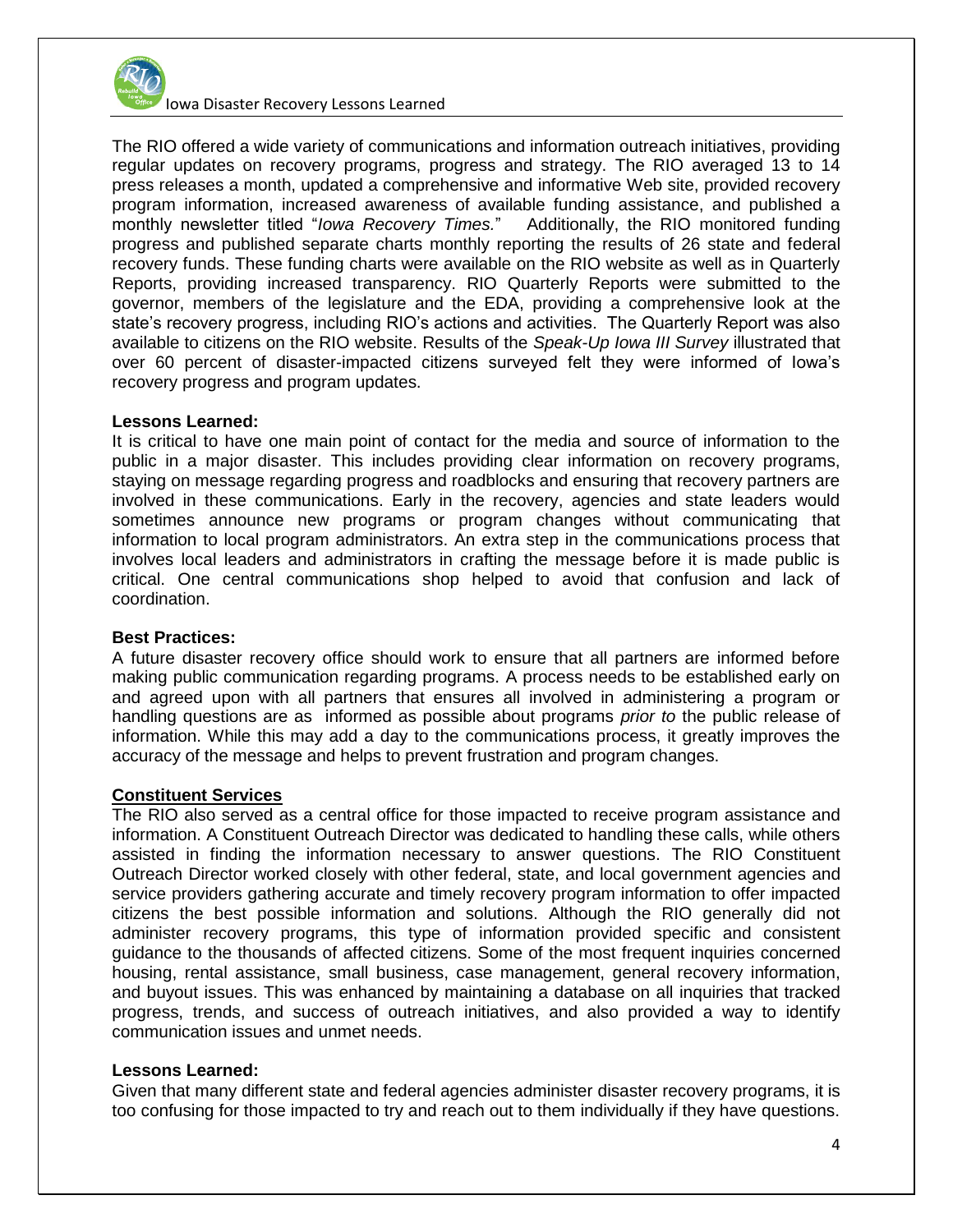

It was crucial that they have one place to call that could find out answers to any of their disaster recovery questions. Having one place for those impacted to find information to meet their needs was critical. The RIO also served as an ombudsman of sorts for citizens who were unhappy with the outcome of their work with another agency, which helped to reduce the need for investigations, media reports and other escalated responses. It was also important to track the types of inquiries and use that information to make changes to program rules and guidelines or identify gaps in programs.

#### **Best Practices:**

In future disasters there should be one central office to handle these calls and issues with a very visible and informative Web site and toll-free number so that people could contact the office at their convenience using the method they found best suited their needs. Early in the disaster, RIO staff was often not sufficient to handle the volume of calls, letters and emails. During that time, the RIO worked closely with Iowa's 211 information hotline (available 24/7) to handle overflow calls and provide basic program and application information. This partnership should be used in future disasters.

## **Community Recovery Planning**

All recovery is local. Therefore one of the most important things the state can do is actively assist communities in their recovery planning and implementation of those plans. RIO staff partnered with FEMA Long-Term Community Recovery (ESF #14) planners to provide the most severely impacted community governments with an embedded liaison to help establish goals, develop and implement recovery plans, and access resources.

Initial recovery planning support was provided to 10 of the hardest-hit communities at each community's request to listen to their needs, and help plan their short and long-term recovery goals. RIO community liaisons attended town hall meetings and workshops, helped create partnerships tailored to each community, provided technical assistance on programs and provided strategies on sustainability initiatives. RIO staff also identified assets and maximized available resources the community could use to coordinate their recovery effectively.

# **Lessons Learned:**

The partnership between RIO and FEMA's ESF #14 helped reach out to impacted communities to plan for effective recovery and increase awareness of available programs and assistance. FEMA staff did a great job of providing substantial initial support to communities; however, once the recovery plan is complete, FEMA staff leaves for other assignments. Communities expressed the need for continued support after FEMA demobilized, and it helped to have state partners who had been involved in the recovery planning process and could continue to help communities find the resources to implement their plan. The RIO and FEMA leveraged the community recovery planning process to create a Community Recovery Toolbox, which have been made available to communities throughout the state. The toolbox provides guidance for establishing a recovery vision, communicating with constituents, determining priorities, articulating project proposals, and accessing financial and technical resources. Local recovery administrative staff, especially at the regional level, was not always well-informed or involved in these efforts. That led to confusion and mistrust that could have been avoided.

#### **Best Practices:**

Future state-level recovery teams should work to ensure that all local and regional staff involved in recovery are informed and involved in their efforts. The capacity of impacted communities needs to be assessed to determine that level of support necessary to effectively plan for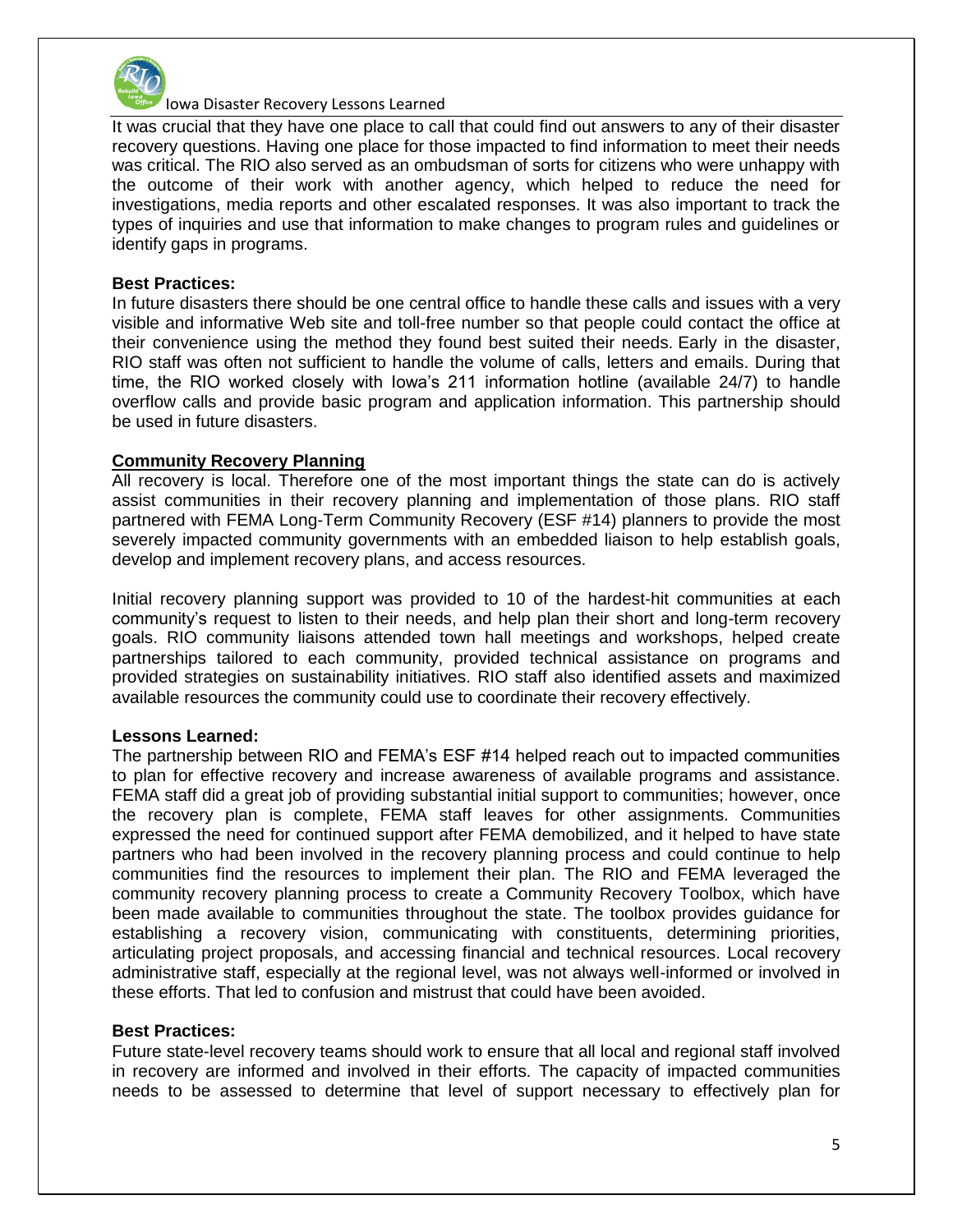

recovery and implement plan recommendations. Some communities that are severely impacted or have low capacity may need dedicated staff resources.

The Community Recovery Toolbox provides useful tools for both disaster and non-disaster times for community and economic development. These tools can be updated as needed, which is particularly needed to keep financial and technical resources up-to-date. These tools were informed by lessons learned in ten communities and are proven strategies to guide a successful community recovery process.

Strong communication with federal agencies is essential to identifying resources for community recovery. Innovative partnerships should be sought to leverage recovery activities. As an example, the US Environmental Protection Agency and the US Department of Agriculture – Rural Development were able to secure resources to provide technical assistance to six impacted communities to identify ways to incorporate sustainability concepts in their planning and development processes. This assistance came at an opportune time when communities were updating their community plans as a result of the disasters and greatly benefited from the assistance.

## **Managing Expectations**

It is vital to set and manage the expectations of those impacted and those being served by recovery programs early and often. Recovery programs will not make anyone "whole" again and will inevitably not move as quickly as anyone would want them to move. Setting the right expectations should help to head off disappointment and stress.

#### **Lessons Learned:**

Early messages from federal agencies and elected officials regarding available resources and funding were confusing for those impacted, and made managing expectations difficult for state and local leaders. Program information needs to be clearly defined and finalized, and local administrators need to be prepared for applications before program information is released.

#### **Best Practices:**

State and local leaders need to provide clearly defined program information as early as possible, and where it is not available, hold off on making announcements. In order to achieve this, officials at all levels need to work closely together on communications before they are made public to ensure everyone is prepared to respond and has the same information.

#### **Coordination and Information Sharing**

Coordination of information and data is a critical component of effective disaster recovery. Yet, after the rush of the disaster response, this often becomes difficult to achieve and the RIO used several means to try and improve coordination.

Originally organized and lead by FEMA Emergency Support Function (ESF) #14 Long-Term Community Recovery (LTCR) for the purpose of information sharing and networking between state, federal and non-governmental organizations involved in the recovery process, the Inter-Agency Coordination Team (IACT) was convened. The first weekly meeting was held July 18, 2008. The meetings provided agency representatives the opportunity to meet each other, share data and program information, identify and discuss problems, and organize solutions. RIO soon assumed responsibility for these meetings. As recovery progressed and needs changed, meetings were held less frequently, then information was shared through monthly written reports before discontinuing more than a year later.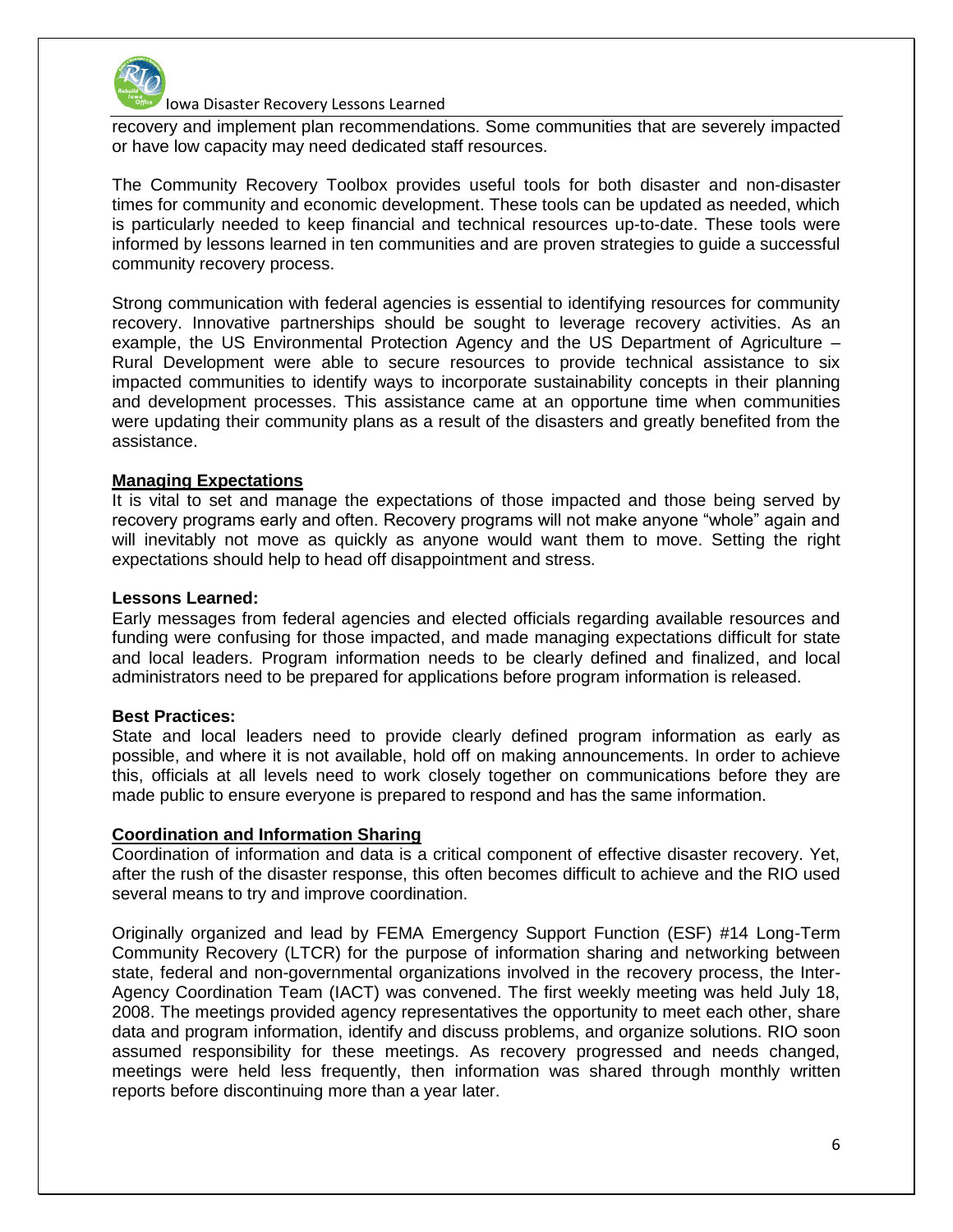

In place of IACT, the Rebuild Iowa Coordinating Council was established in code and provided a quarterly forum for state and local partners to share information and work together to develop goals and resolve roadblocks.

#### **Lessons Learned:**

Relationships and partnerships were slow to establish with other state, local and regional agencies. After RIO was established, some agencies did not clearly understand the role, responsibilities and tasks of RIO. Some at other agencies were reluctant to cooperate or share their information. In some cases, the RIO was perceived as a threat to the operational mission and responsibilities of some state and regional agencies early in the recovery process. Initial agency relationships were strained causing the recovery process to suffer.

Data-sharing among agencies, especially individual recovery information that is usually considered private, is critical to the smooth recovery of those impacted. Without it, individuals, businesses and communities often have to apply for multiple programs and provide the same information many times over.

## **Best Practices:**

In order to avoid rocky relationship-building during recovery, a council should be formed that would allow agency partners to meet regularly and build working relationships prior to a recovery. This council could then ramp up to meet and share information more frequently following a disaster. A data-sharing system and means of avoiding privacy issues, such as a universal waiver, need to be explored further and put into place in the coming years, hopefully prior to another major disaster.

#### **Speak-Up Iowa II and III Surveys**

In the first two years of the RIO, two surveys were designed as a form of outreach to gather specific information and data relative to the recovery progress in Iowa and the opinions of those affected. In both surveys, recipients were asked what programs they applied for, whether those programs were able to meet their needs, what their remaining needs were and whether they had taken steps to mitigate future disasters. Surveys were distributed at disaster commemoration events and mailed out to those who had applied for recovery-related programs.

#### **Lessons Learned:**

Although the survey was not designed to provide a scientific result, many of those impacted did participate. Their feedback was an important tool for evaluating the recovery and improving programs and outreach.

#### **Best Practices:**

Surveys sent directly to those impacted by a disaster along with return envelopes is the best way to reach out to disaster impacted individuals and businesses to ensure successful results when recovery data is needed to evaluate progress.

#### **Rebuild Iowa Award for Service**

The *Rebuild Iowa Award for Service* was a successful awards program that recognized several groups and individuals throughout the state for outstanding volunteer service to their communities. Nominations were received from various sources throughout the state and selection of winners was made by an independent committee of four public dignitaries and two private citizens. Nominees were judged on their voluntary hours, impact on the community, creativity, leadership, and sustainability of their project. Award winners received a walnut plaque shaped in the State of Iowa and engraved with their name and community. (Plaques were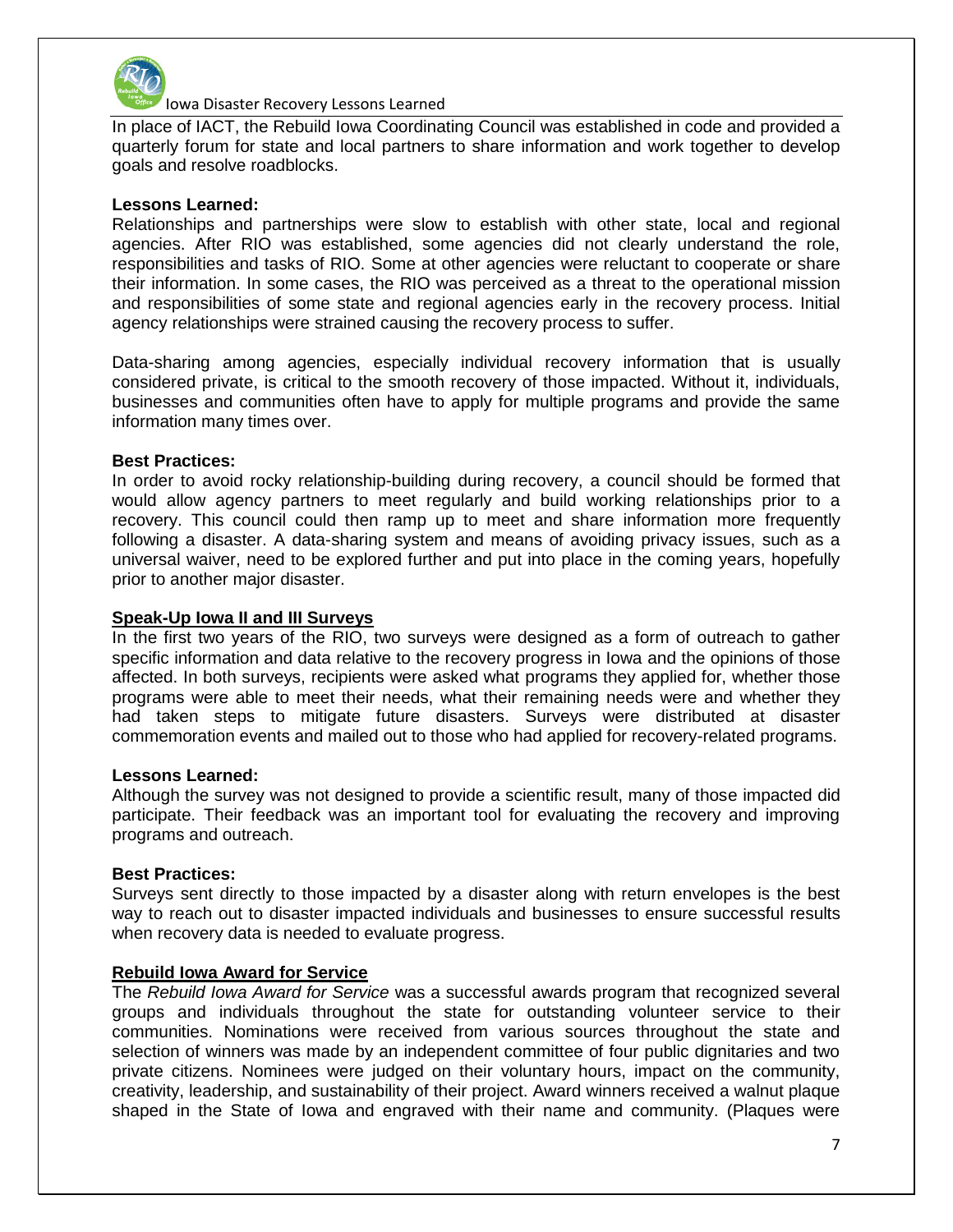

procured from Prison Industries). Those nominee's not selected received a State of Iowa Certificate of Honorable Mention signed by the governor and suitable for framing. Presentations were made at various public meetings or special community events.

## **Lesson Learned:**

There needs to be an opportunity to recognize individuals and groups who after two years were still working hard to continue recovery efforts. The presentation ceremonies were well received and generated positive media and public feedback recognizing some very special people.

## **Best Practices:**

This type of award program recognized individuals and groups who were unsung heroes within their communities and seldom received any formal recognition. This should be considered again for any future recovery.

## **Iowa Disaster Recovery Tabletop Exercise**

Held in June 2010, the recovery tabletop exercise was a success due to the planning process established long before the exercise took place. The RIO Design Team began the planning process six months prior to the exercise by attending an exercise planning course, conducting bi-weekly planning meetings, and holding two dress rehearsals. Players consisted of state agency experts that were not only members of the Rebuild Iowa Coordinating Council but, legislators and department directors that had recent recovery experience. A Situation Manual was published and distributed to all players one week prior to the tabletop that included goals, objectives, roles, responsibilities, assumptions, rules, and suspense dates. The tabletop ran all day and at the conclusion, an evaluation was conducted capturing the exercise strengths and improvement opportunities. The result of the tabletop was the development of the Iowa Recovery Framework.

#### **Lessons Learned:**

Bringing disaster recovery leaders together to capture the lessons of 2008 while they were still fresh in people's minds was an important step in creating a framework for future recovery. The exercise, however, was not a typical one given that the state does not have a fully formed disaster recovery plan that can be exercised.

#### **Best Practices:**

The results of this exercise and the framework it outlined should be used to boost disaster recovery preparedness going forward, and to further develop the state's Disaster Recovery Plan. A similar Disaster Recovery Tabletop Exercise should to be conducted each year, to exercise and evaluate the state's disaster recovery framework, as well as the state's Disaster Recovery Plan.

#### **Flood Forums and Seminars**

Eleven flood forums and public input seminars were conducted free to the public at various auditoriums, centers, schools, and libraries between 4 to 6 p.m. in communities that experienced flooding in 2008 and 2010. Topics covered were Iowa precipitation, trends in water run-off, work of the Iowa Flood Center, floodplain management strategies, water quality, ruralurban watershed coalition building and a review of state policy issues. These presentations were followed by question and answer sessions that could last up to an hour. After the presentations and an open discussion, refreshments were served and a limited number of free copies of the book "*A Watershed Year: Anatomy of the Iowa Floods of 2008*" was made available. The seminars were hosted by the University of Iowa's Center for Global & Regional Environmental Research, RIO, UNI Center for Energy and Environmental Education, Iowa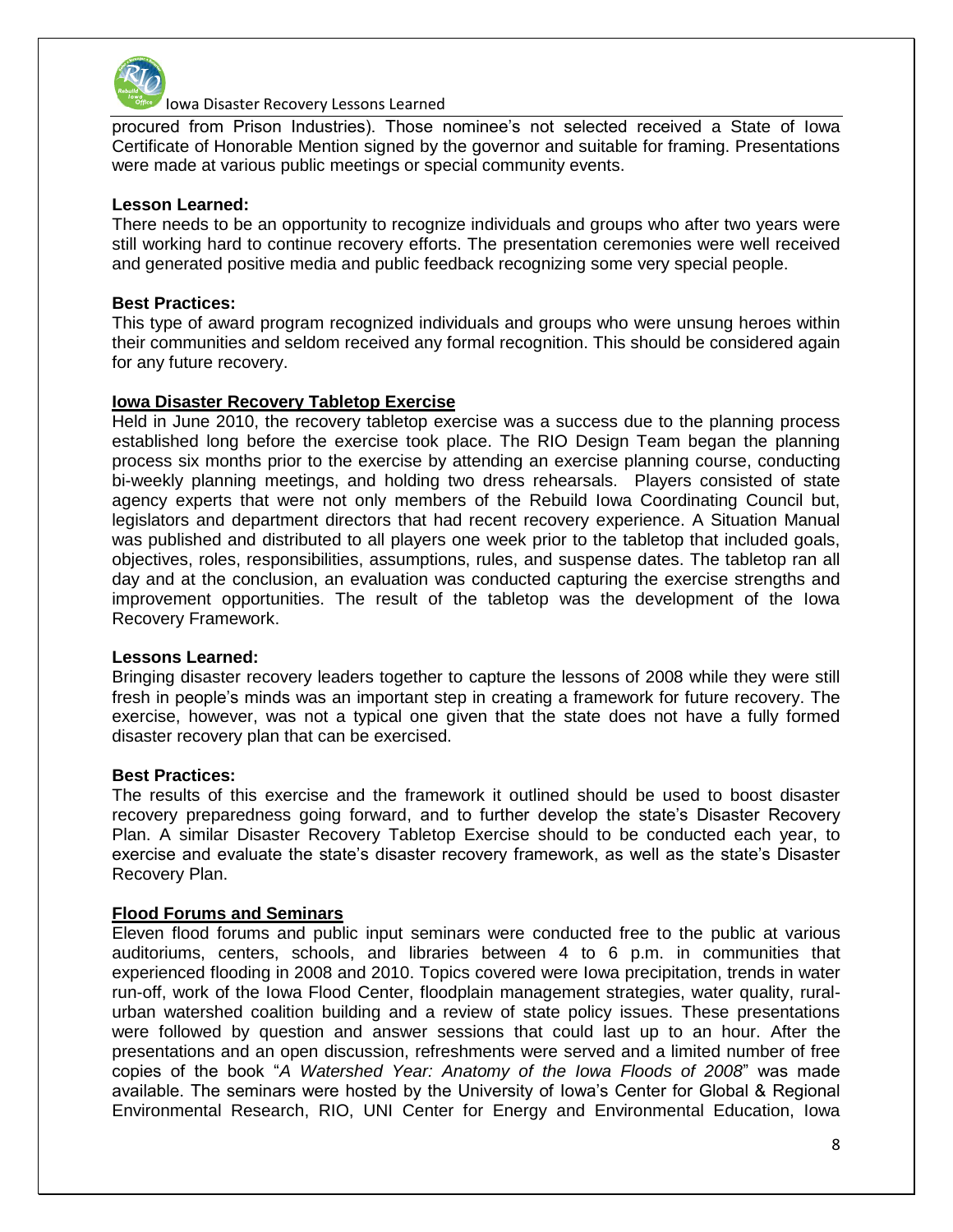

Department of Natural Resources, Iowa Department of Agriculture and Land Stewardship, Iowa State University Extension, Iowa League of Cities, and Iowa Association of Counties.

## **Lessons Learned:**

These forums were generally well-attended, but more and varied types of outreach are needed to help make policy changes in response to Iowa's changing climate. Individuals, businesses and community leaders would all benefit from an understanding of these issues and the steps that can be taken to mitigate their effects.

## **Best Practices:**

Climate change and increased flooding potential will continue to be an issue for the state for many years to come. Groups with information, data, knowledge and interest in this should continue to convene to find ways to improve research and public understanding.

## **Community/Voluntary Organizations Active in Disaster**

Community and Voluntary Organizations Active in Disaster is a collaborative of non-government partners that provide for communication, coordination, collaboration and cooperation in disaster events. These groups often work together in a local community to bring together in-kind, monetary and volunteer resources to maximize the benefits to individuals and families impacted by disasters. In 2008, there were six groups and now, in 2011 there are over 20 groups that have developed. The statewide COAD, most commonly referred to as the Iowa Disaster Human Resource Council (IDHRC), provides a network for local COADs, government and nongovernment agencies to interact.

#### **Lessons Learned:**

The local learning curve for incorporating these groups into recovery efforts was steep in some cases. Many local communities were not aware of all the capabilities and assets they can bring, and did not initially take full advantage of their resources. These groups can also be more useful to their communities if they are able to coordinate and connect with each other on a regular basis.

#### **Best Practices:**

Additional planning and education is needed for local communities on how to make these connections and build and sustain networks between disasters. Coordination amongst these groups at the state level has helped and can be strengthened. The state needs to provide staff time to assist in these activities.

# **Disaster Recovery Case Management**

One of the recommendations that the RIAC determined to be the most critical was providing disaster case management services to impacted individuals. Disaster recovery is an overwhelming process that can include many different applications and programs and be very confusing for someone trying to rebuild their life. Disaster case management seeks to assist these individuals in developing a recovery plan for themselves and identifying resources that can help them achieve a complete recovery. In 2008, the RIO worked to provide disaster case management services statewide using Community Development Block Grant funds. The RIO contracted with local non-profit organizations and Long-Term Recovery Committees that then hired case managers to provide these services.

# **Lessons Learned:**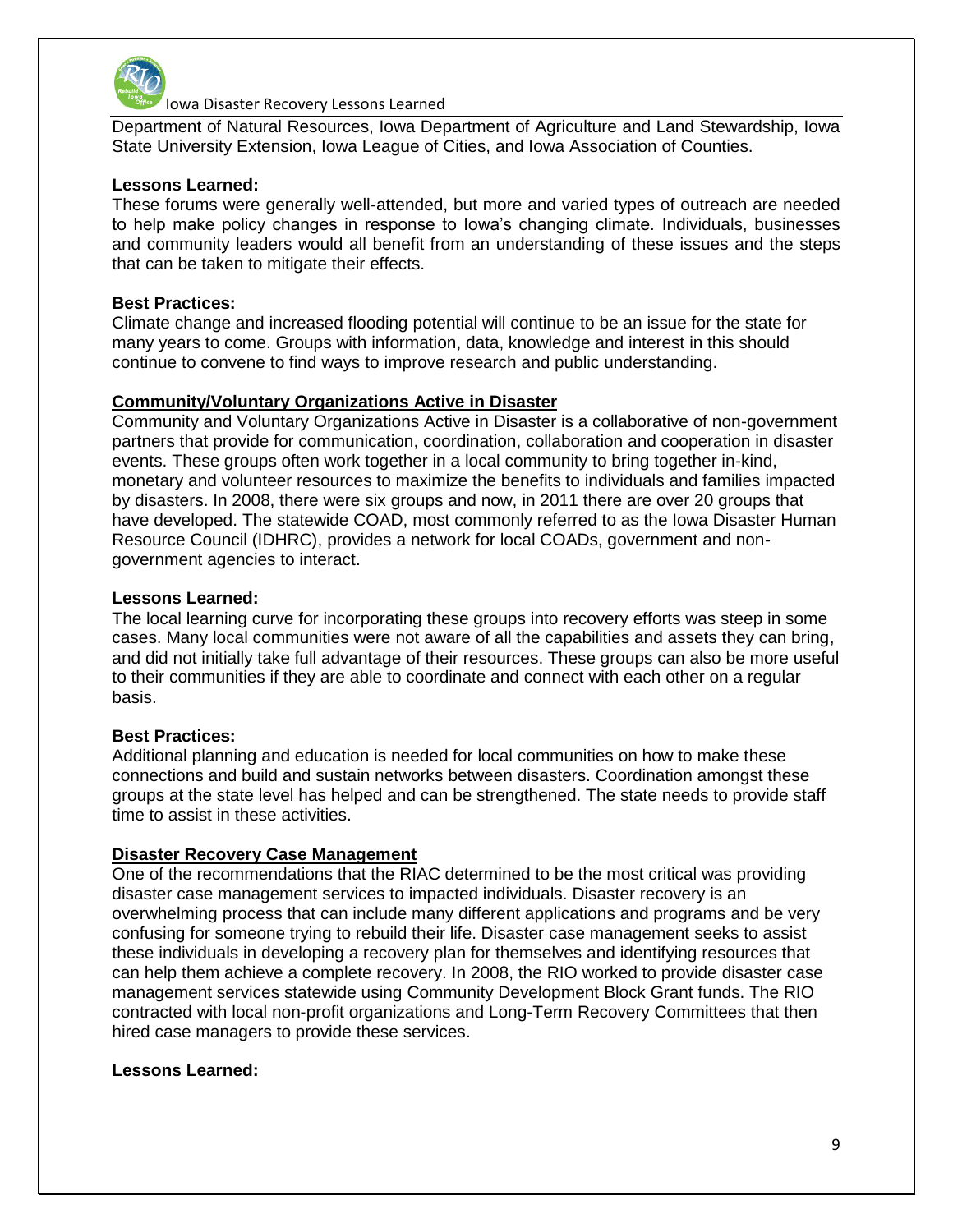

- In 2008, disaster case managers were not in place until seven months after the disaster, yet those impacted needed help much sooner. Without an identified plan and funding sources for this immediately after the disaster, it took a while to get a system in place.
- CDBG funding proved not to be an ideal source for this given the restrictions on this funding. It was difficult for local disaster case management providers to spend this and they often had to find other resources in order to provide complete case management.
- No state entity had been tasked with providing disaster recovery case management, so  $\bullet$ the RIO had to build its own capacity to take this on, which created some confusion that could be avoided in the future.

## **Best Practices:**

State leaders need to identify a state coordinating entity for disaster case management and adopt the framework recommended by the Iowa Disaster Case Management Advisory Committee. Funding for disaster case management needs to be identified prior to a major disaster so that it can be implemented more quickly. Ideally this needs to be state funding or more flexible federal funding (such as Social Service Block Grant) for this program.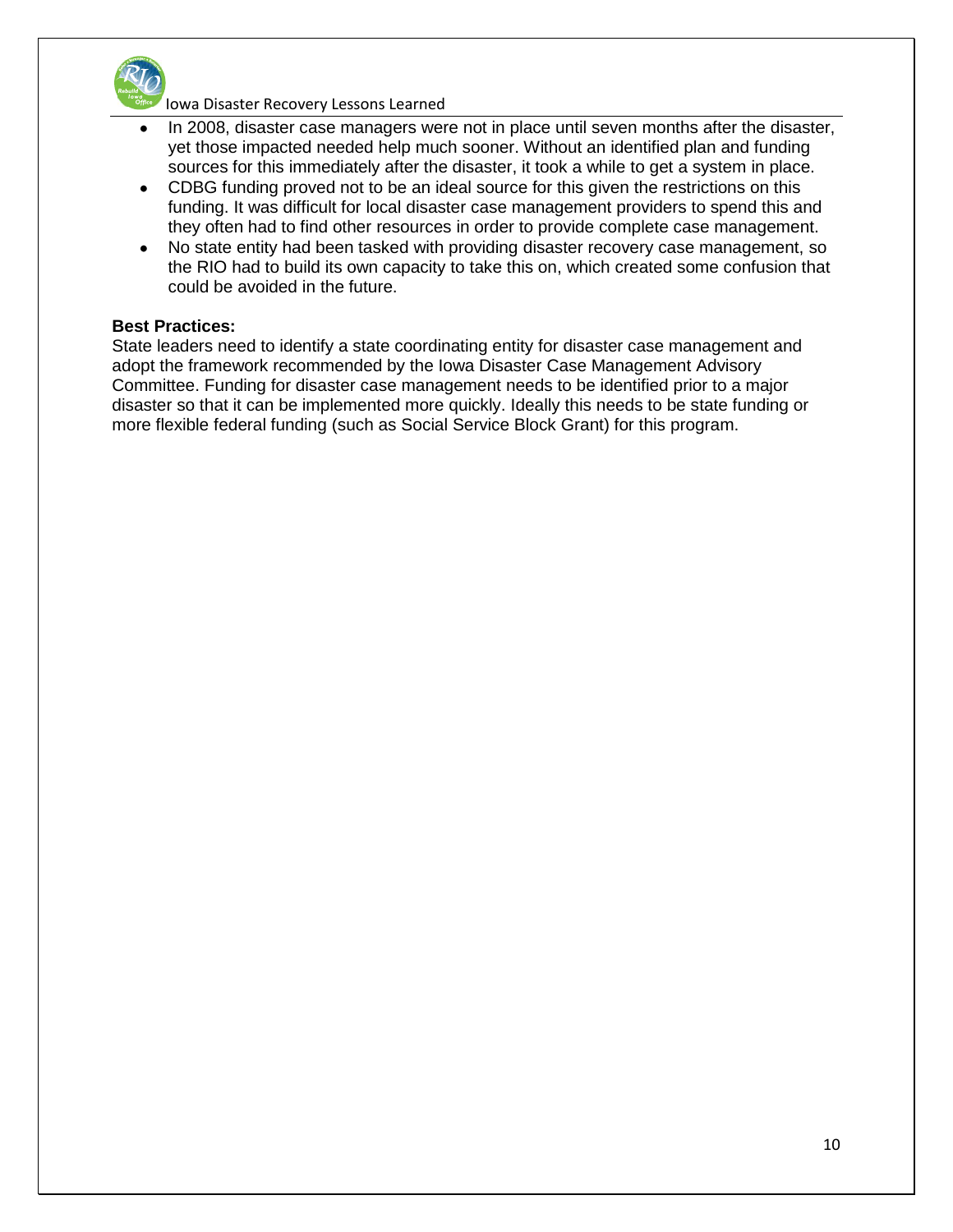

# **Recovery Programs**

# **Federal Funding Restrictions**

Outside of those programs outlined in the Stafford Act (FEMA and SBA), other federal funds used in major disasters are not designed for disaster recovery. A key example is the Community Development Block Grant funds from HUD that are meant to be flexible and supplement basic disaster assistance. These funds are tied to national goals like affordable housing that make them difficult to use in a disaster scenario. Most programs also only fund projects as a reimbursement and for state and local governments, this causes cash flow issues.

#### **Lessons Learned:**

Iowa's leaders following the 2008 disasters were able to find several creative ways to use state funds to supplement (not supplant) federal resources. While this did create some confusion for those receiving assistance since state funds had different, less restrictive rules than federal funds for similar purposes, it did help make sure more of those impacted received assistance. This was particularly true for those about low-income guidelines for HUD programs who still needed help.

## **Best Practices:**

Disaster recovery leaders in Iowa and around the country have made several recommendations for the improvement of federal programs. These leaders should continue to work with our federal partners to use Iowa's lessons to make needed changes. State funds are critical to a more complete recovery. A stable source of funding for these types of programs should be identified for major disasters.

#### **Transparency of Funding Assistance Programs**

The RIO tracked and monitored various state and federal assistance programs. This included collecting monthly information on the amount of funding pledged to the state, the amount committed to specific projects and the amount spent. This information helped leaders to look for roadblocks and issues with funding sources and ensured that the public had easily accessible information on how disaster-related taxpayer dollars were being used.

#### **Lessons Learned:**

Tracking information on programs and funding sources in one place is essential to looking at the entire disaster picture and providing clear information. Without a centralized office to gather and present this information, that would not have occurred. Even with this office in this disaster, gathering information about funding and the impact of that funding was very difficult.

#### **Best Practices:**

Disaster recovery programs should be tracked and progress reported by one activity for all future large-scale or catastrophic disasters providing transparency of valuable financial assistance to all citizens and especially those directly impacted. There should be a standardized database into which communities and other administrative entities are expected to provide information on the impact of funds they have expended, including homes repairs completed, new homes constructed to replace those lost, businesses reopened, etc.

#### **Guidance and Models**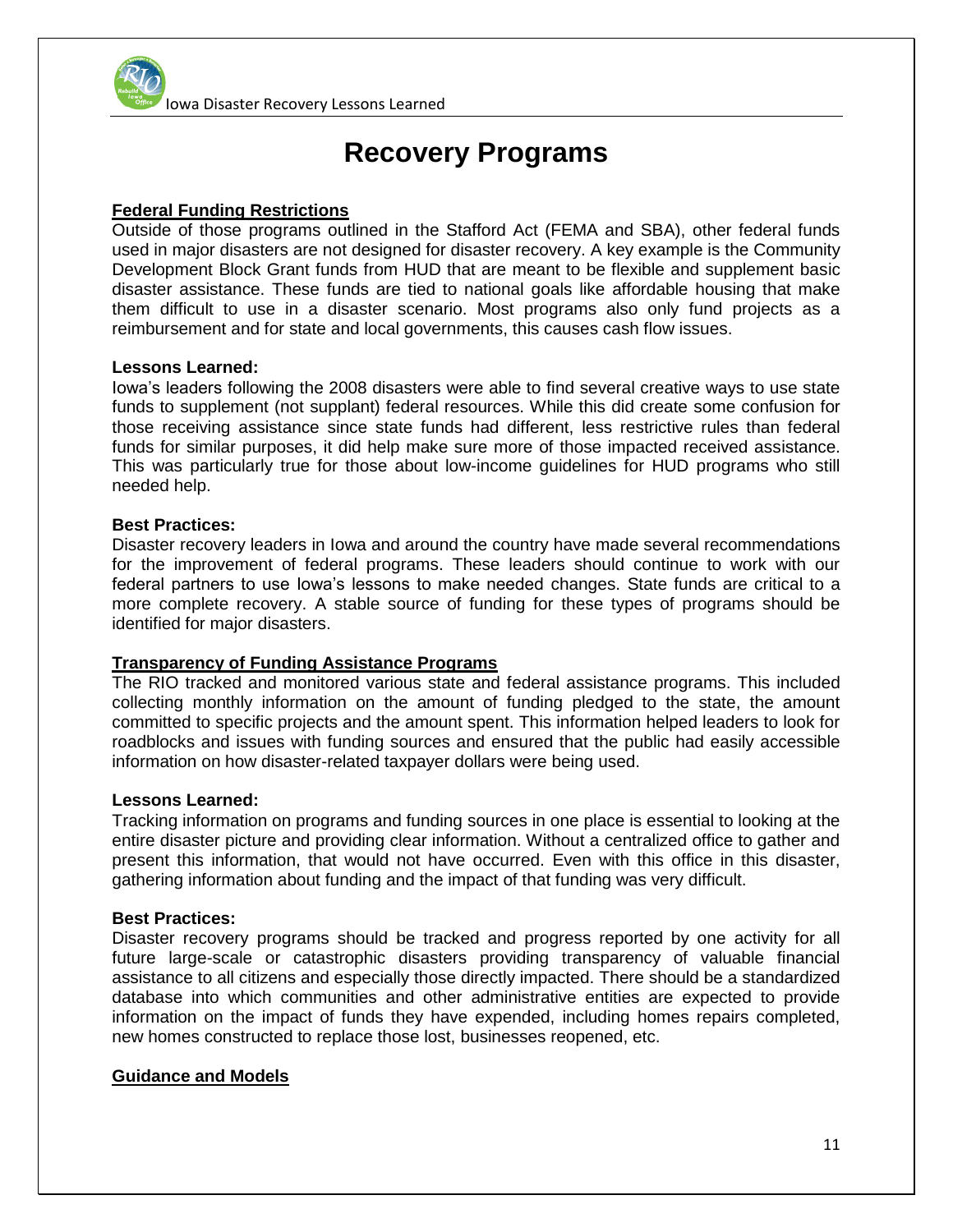

There was no Disaster Recovery Manual or other information to serve as a guide to a new recovery agency when developing recovery programs and processes. As a result, the state had to create new programs with little or no guidance to use both state and federal funds, especially CDBG programs. This resulted in frequent changes to programs after they were rolled out as new information was discovered that required new rules. Much of the new rules were improvements to the program, however, each time changes were made impacted individuals, businesses and communities experienced confusion, additional paperwork and other administrative burdens that caused a great deal of frustration and delay.

#### **Lessons Learned:**

Information from a previous disaster or plans for programs would have been very helpful had they existed prior to the disaster and been available to those working in the beginning stages of recovery. Federal agencies including FEMA and HUD provided little or no guidance at the beginning of the process. While this is a practice they should adopt, the state cannot rely on that and must be prepared with its own information, models and plans.

In addition, while speed is critical in making recovery programs available, it is also critical that those programs are thoroughly vetted before they are opened to ensure that frequent changes are not necessary. State leaders and others need to keep in mind that speed is not the only measure of success and sometimes a few extra weeks would allow for the program to be much stronger and more dependable once announced.

#### **Best Practices:**

Agencies involved in 2008 recovery need to archive information and lessons learned regarding all recovery programs and make it available for future leaders. This information should be updated frequently as state and federal laws, resources and information change. The RIO has already begun this process, but in most cases individual agencies will have more detailed information about day-to-day program administration that also needs to be recorded for future use.

Federal, state and local agencies involved in disaster recovery need to be in regular communication about new rules and guidance even in "non-disaster" times. Ideally, templates should be provided for communities and states to follow in a disaster recovery to effectively utilize available resources. State and local employees who would be tasked with recovery programs in a disaster should receive ongoing annual training in recovery programs, policies and practices to ensure that all are prepared to administer programs in the event of a major disaster.

State agencies need to work more closely with local administrators in developing programs to get their assistance in thinking through potential problems and roadblocks before they become an issue. It is better to take more time to ensure that a program will be effective than to roll it out as quickly as possible.

#### **Disaster Impact Assessments**

Following a major disaster, impact assessments are generally only completed to the extent that they trigger a declaration and are then abandoned in favor of providing aid quickly. While it is important to provide aid as fast as possible, it is also important to understand the full impact of the disaster in order to design programs and solicit funding.

#### **Lessons Learned:**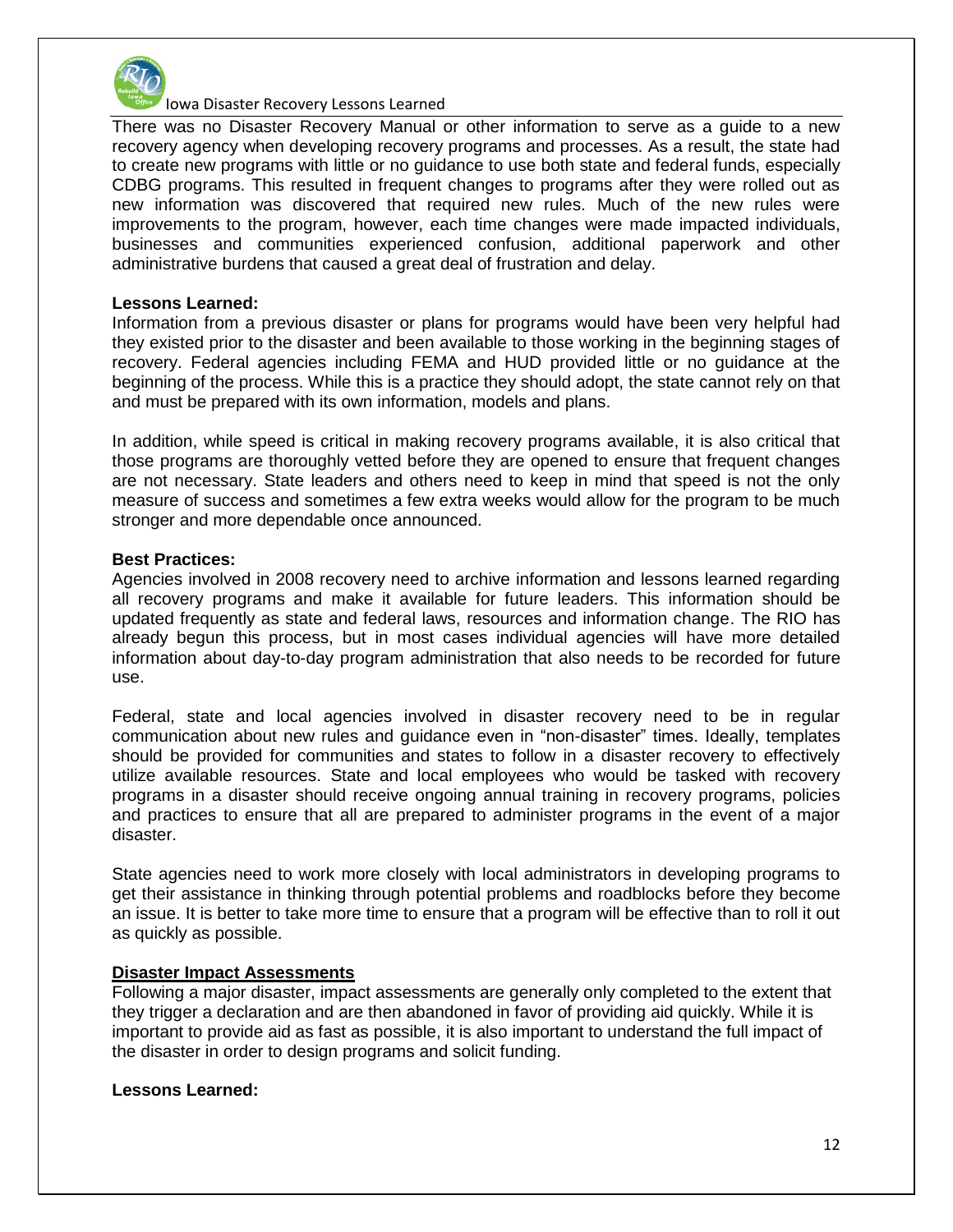

The ability to provide accurate and comprehensive information about impacts only becomes more important the further along the state is in its recovery. This information assists in providing information about unmet needs and leveraging the resources to meet those needs as well as providing information on recovery progress.

## **Best Practices:**

The state should have a plan for collecting complete disaster impact assessments in communities that detail impacts to individual households, businesses and infrastructure. Resources and staff need to be set aside to assist in this important process.

## **Housing Programs**

Providing, repairing and rebuild housing is one of the biggest responsibilities of government in a disaster. From providing shelter in the months following for those who are displaced to rebuilding what was permanently lost, this is a complex area with many important lessons from this disaster.

## **Lesson Learned:**

Since there is no off-the-shelf software program for these programs, one had to be developed by state agency (IDED) and each city/COG/consultant had to develop their own program for tracking. This took time and required changes and adjustments along the way that at times caused confusion and delay. The state needs to be prepared with these programs and federal agencies need to provide more guidance based on regulations and best practices.

## **Best Practice:**

The state needs to have a disaster recovery team working on this and similar issues between disasters to ensure that tracking programs and databases are available and that there is an ongoing dialogue between state agencies and with local administrators.

#### **Lesson Learned:**

As administrators learned more about issues and encountered problems, adjustments were made to the program. While in most cases, these adjustments improved the programs, they also caused delays and additional paperwork. While speed is imperative, the state needs to be willing to take the extra time necessary to "get it right" and work with local administrators to develop effective and efficient program guidelines and processes before programs are announced.

# **Best Practice:**

A Housing Task Force with state and local administrator representation needs to be formed immediately following the disaster to work together to design programs to meet unmet needs and work on requirements and guidelines. They need to be allowed the time to thoroughly discuss guidelines and test scenarios before programs are introduced to reduce the number of issues and changes that come later.

Following the 2008 disaster, the RIO held two statewide Housing Workshops with all state and federal agencies involved and all local housing administrators. These workshops proved to be a helpful forum for discussing issues and problems and setting goals for housing recovery and should be convened in the future at least annually following a disaster, and perhaps even more frequently in the first two years.

# **Lesson Learned:**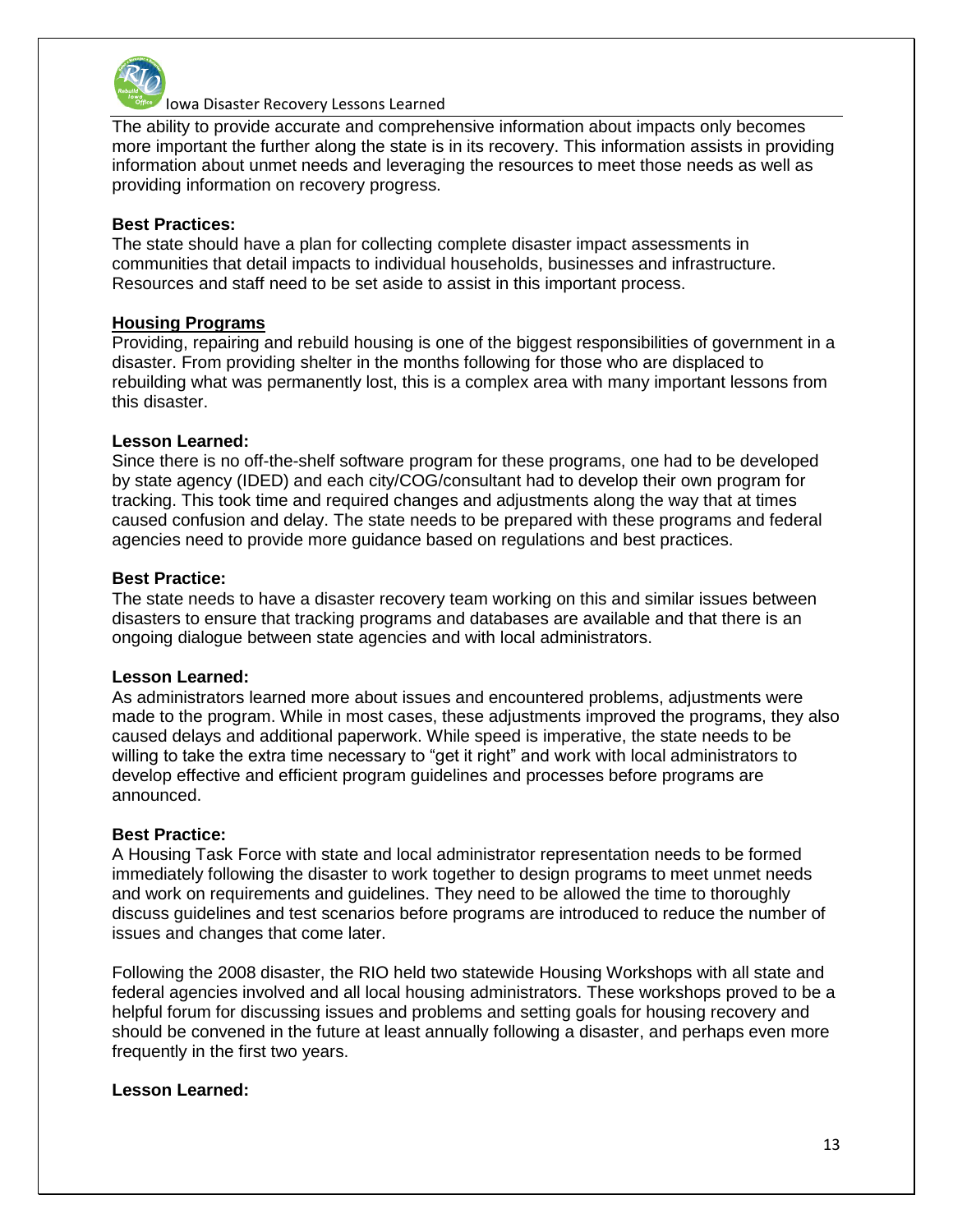

Some form of medium-term housing was needed for those whose homes could be repaired time or for renters to have time to find a new rental. Because of this, 600 FEMA mobile homes were brought into the state, however, these homes resulted in a variety of issues including mold, formaldehyde and bursting pipes in cold temperatures. While they may be necessary, these homes are not the ideal solution for medium-term housing. The state should work with FEMA on alternatives, including rental rehabilitation. Additionally, they should work to ensure that the homes being brought in are thoroughly inspected and prepared for cold weather.

#### **Best Practice:**

The state's Housing Task Force (mentioned above) should work closely with FEMA on this issue immediately following the disaster. They should develop guidelines for the type of mobile homes and inspection levels with which the state is comfortable. They should also explore alternatives including the Rental Rehabilitation program that FEMA piloted in Iowa in 2008. Under this program, FEMA quickly rehabilitated rental units that were not in use, and paid landlords to temporarily house disaster victims in them. This provided a safer alternative to mobile homes and provided the state and specific landlords with the long-term benefit of increased rental housing availability.

## **Lesson Learned:**

There were also many rental properties impacted by the 2008 disasters, and helping them to recover proved difficult. FEMA generally only provides assistance to homeowners for their primary residence. In order for a community to fully recover, however, rental properties need to be restored as well. Iowa used CDBG funds in an attempt to provide assistance, however, many landlords would not apply due to affordable housing requirements tied to the funds.

#### **Best Practice:**

State and local leaders should assess needs in this area early in the process and set priorities. If the goal is only to repair rental housing that will meet affordability standards, then the federal programs can be used to meet that goal and landlords who do not choose to participate will not receive repair assistance. However, if repair is needed on rental units above these affordability standards, the state will need to make that a priority for any state funds that are available. Decisions on this should be communicated widely to landlords impacted as soon as possible so that they can plan their recovery accordingly.

#### **Lesson Learned:**

Lead paint and asbestos proved to be issues in housing repair and demolition. HUD rules required lead paint abatement to be done on any home built before 1978 (which describes much of the housing stock impacted in this disaster) with repairs costing more than \$25,000. The state designed programs to avoid this requirement including a program for repairs under \$25,000 and state-funded programs without this requirement because it is so expensive to include and there was a lack of trained contractors to provide it. The state also used some CDBG funds to provide a training program and help more contractors qualify.

Asbestos became an issue primarily where volunteer labor was being used. Some of the nonprofit programs that were created following the disaster were unaware of rules and regulations that would have kept volunteers safe from exposure to asbestos. No state or local agency was specifically charged with making sure these non-profit groups of these issues and requirements, and it was only after a complaint was brought forward that this was addressed. Information needs to be provided early and in a proactive manner to ensure the health and safety of volunteers and workers.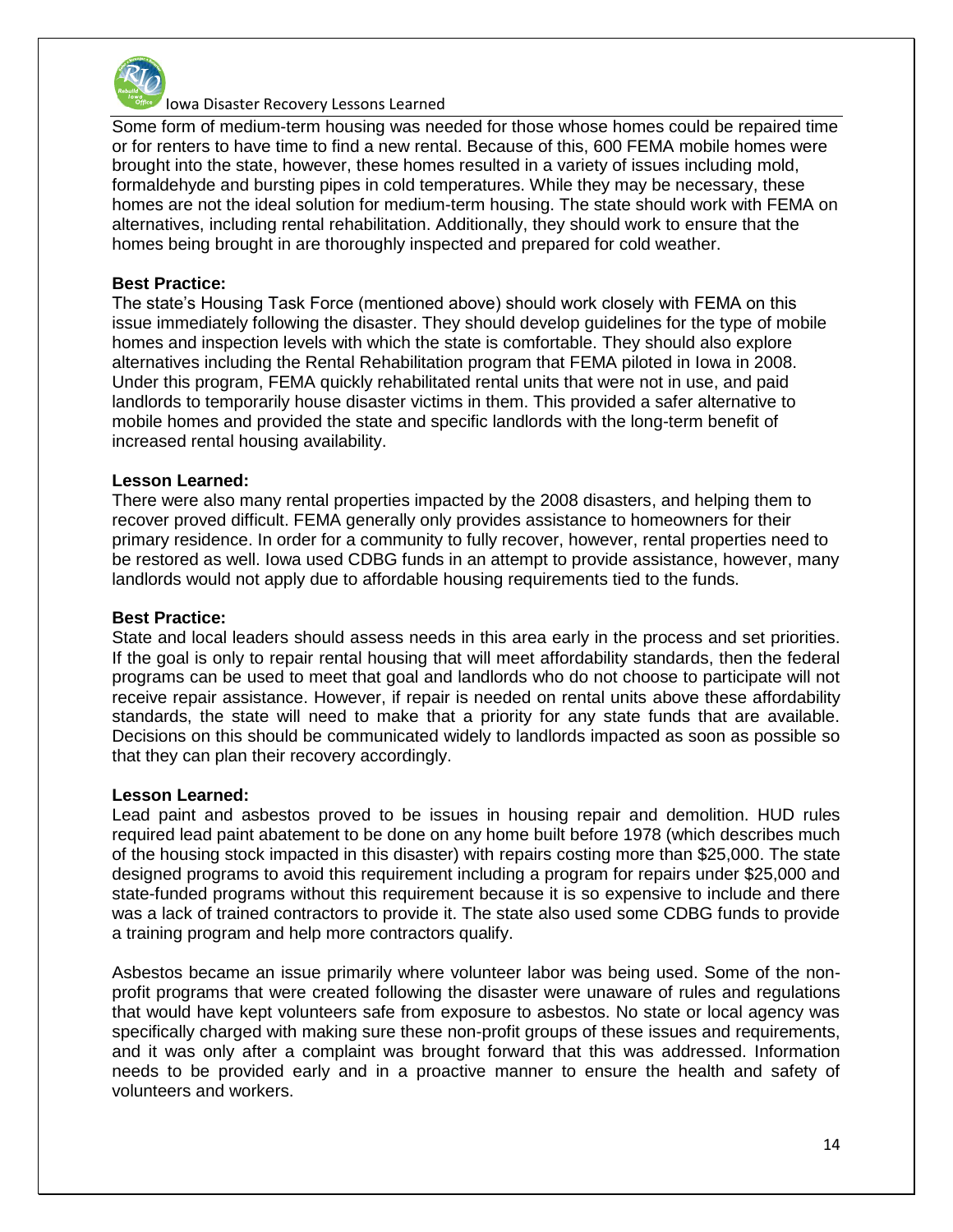

## **Best Practice:**

The Departments of Public Health and Natural Resources need to be involved in the process early to ensure that requirements regarding lead paint and asbestos removal are provided to local governments, as well as volunteer groups. An education process is needed as new volunteer groups are created. The state needs to be very proactive in making sure this information is understood in order to protect the health and safety of volunteers and workers in disaster recovery. State agencies should also work during non-disaster periods to increase the number of contractors trained to abate lead paint.

#### **Lesson Learned:**

Given the high volume of property acquisitions and demolitions, landfill capacity, environmental, and historic preservation concerns were raised. Interested agencies, including the RIO, Preservation Iowa, State Historic Preservation Office, Homeland Security and Emergency Management Division, Department of Natural Resources, and Department of Economic Development, met over the course of a couple of months to determine if salvaging of historic and/or high quality, reusable materials was feasible. Programs were suggested and roadblocks identified, including health and safety concerns, liability and contractual issues, and demolition delays. It was determined that it was not feasible to address all concerns and implement a salvage program in a timely manner.

## **Best Practice:**

Agencies and organizations involved with and/or interested in property acquisition, demolition, and salvaging should meet prior to a disaster to determine how a salvaging program could be implemented that addresses concerns identified above.

#### **Lesson Learned:**

In preparation for housing demolitions under FEMA's Public Assistance (PA) or Hazard Mitigation Grant Program (HMGP), a Section 106 review is required. This review documents the effect of federal programs on historic properties. If properties are found to be historic as defined by the National Register of Historic Places under the US Department of the Interior, the community in which the property is located, FEMA, Homeland Security and Emergency Management Division (HSEMD) and State Historic Preservation Office (SHPO) come to agreement on how to avoid, minimize or mitigate adverse effects on historic properties through a Memorandum of Agreement (MOA) process.

Most disaster-impacted communities had not completed historical surveys in affected areas. Understanding that the Section 106 review process is federally mandated and requires special expertise and time to complete, FEMA, HSEMD and SHPO partnered early in the demolition and property acquisition process to begin surveying properties. This early action was instrumental in moving along the demolition and property acquisition process in a more timely fashion and serves as a model for other states following a natural disaster. Other federal funding programs, such as the US Department of Housing and Urban Development's Community Development Block Grant and Neighborhood Stabilization Programs, have been able to use these surveys to simplify their project reviews under Section 106, as well.

# **Best Practice:**

When it becomes clear that demolition and acquisition programs utilizing federal funds will be needed – especially on a large scale - FEMA, HSEMD, SHPO, and any other relevant agencies need to meet early in the process to outline how work will commence. Funding may need to be secured to begin federal reviews, such as Section 106 reviews, as early as possible as a means of mitigating future property acquisition delays.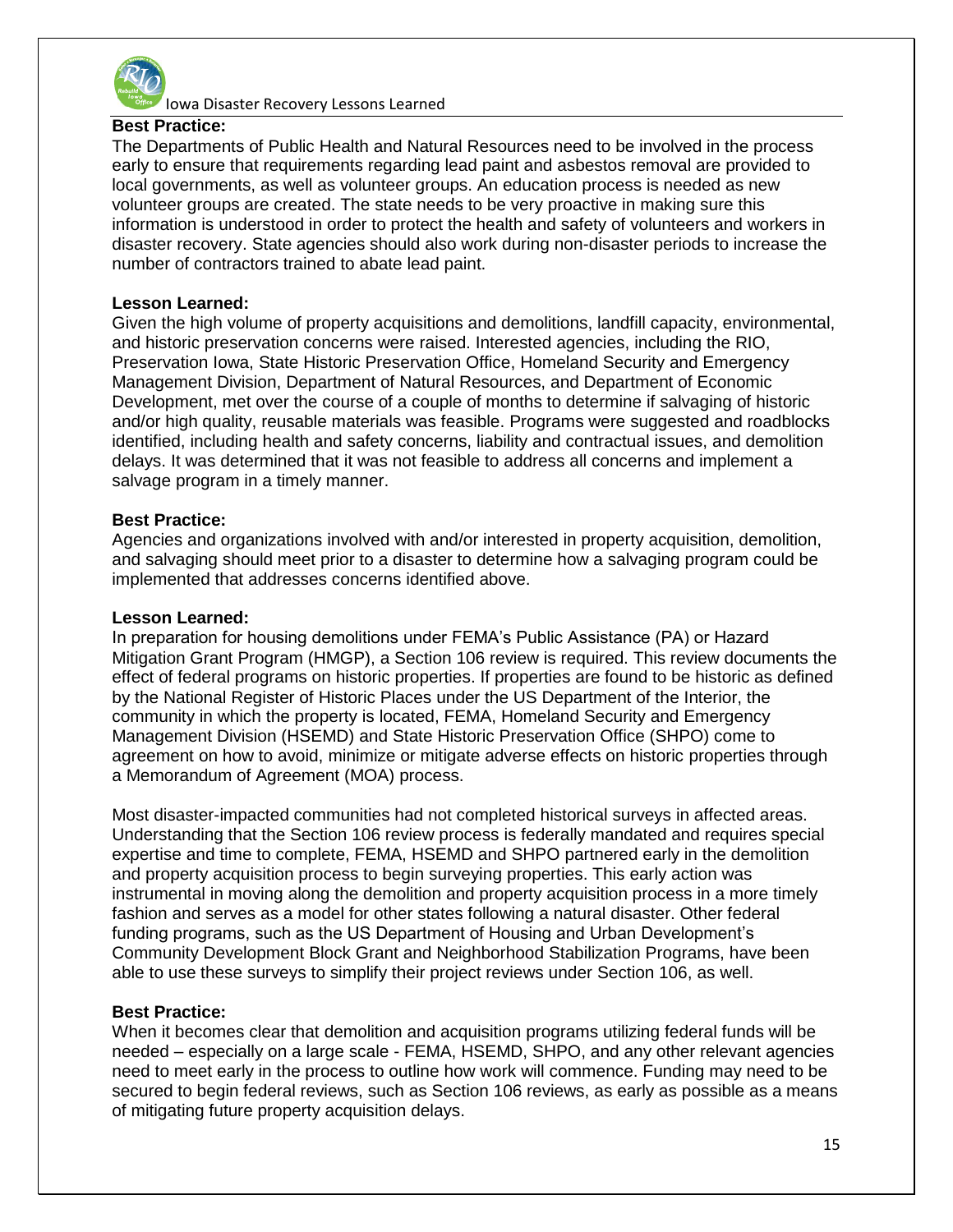

# **Property/Structural Acquisition ("Buyouts")**

Property or structural acquisition (buyout) is the purchasing of property from private citizens by a government entity as part of a hazard mitigation plan. Local, state or federal funds are used to buy property in areas that are at high risk to reduce or eliminate long-term risk to life and property from a hazard event, such as flooding. Usually buyouts take place in the 100-year flood plain utilizing FEMA's Hazard Mitigation Grant Program and the space is deed-restricted as green space indefinitely.

In 2008, however, Iowa had a number of homes that were substantially damaged and could not be repair, and yet were outside of the 100-year flood plain and not FEMA eligible. As a result, the state created a second buyout program using CDBG funds. It was the largest non-FEMA buy-out in the nation's history. Some of the space vacated by buy-outs will be green space, some will be home to a flood management structure and some will be sold by cities and redeveloped.

## **Lessons Learned:**

While the HMGP buyout process is well-established and went very smoothly, the CDBG buyout process was largely built from scratch and proved to be a long, difficult and confusing process. Due to the length of time that this process inevitably takes, homeowners need mortgage or rental assistance in order to be able to afford the property awaiting buyout and another place to live. In addition, this length of time causes issues with foreclosure as some will not be able to pay the damaged properties' mortgage. The mortgage companies may not know that the home will be bought out.

#### **Best Practices:**

It would be very beneficial to bring state and local administrator that had a role in acquisition together with IT personnel and acquisition agents to do an "after action" report on how they managed property owner data and parcel information. This will need to take place after most of the buy-outs are complete and should lead to the creation of a comprehensive plan for completing buy-outs in the future and suggestions for federal reform.

Given that much of the time buy-outs occur in lower-income neighborhoods, the state should be prepared for a large number of homes facing foreclosure and title issues. Conversations with the Attorney General's office and other organizations that can assist with these issues need to begin early in the recovery, and processes need to be set up to assist homeowners facing these issues.

# **Business Programs**

The federal government does not provide assistance for businesses impacted by a disaster other than low-interest loans from the SBA. In a major disaster, many businesses are so greatly affected that they cannot afford to take on more debt and survive. Iowa used state and CDBG funds to create a variety of programs for business recovery.

#### **Lessons Learned:**

It was not agreed on by all at first that business programs should be a priority in a disaster recovery. However, it became clear that in order to ensure an overall community's recovery in this size of a disaster, business recovery is imperative and requires government assistance. One of the most complicated issues in creating business programs was duplication of benefits with SBA loans. Any programs for working capital were considered duplication of benefits and therefore the state could not award a business if they had already gotten a loan for the same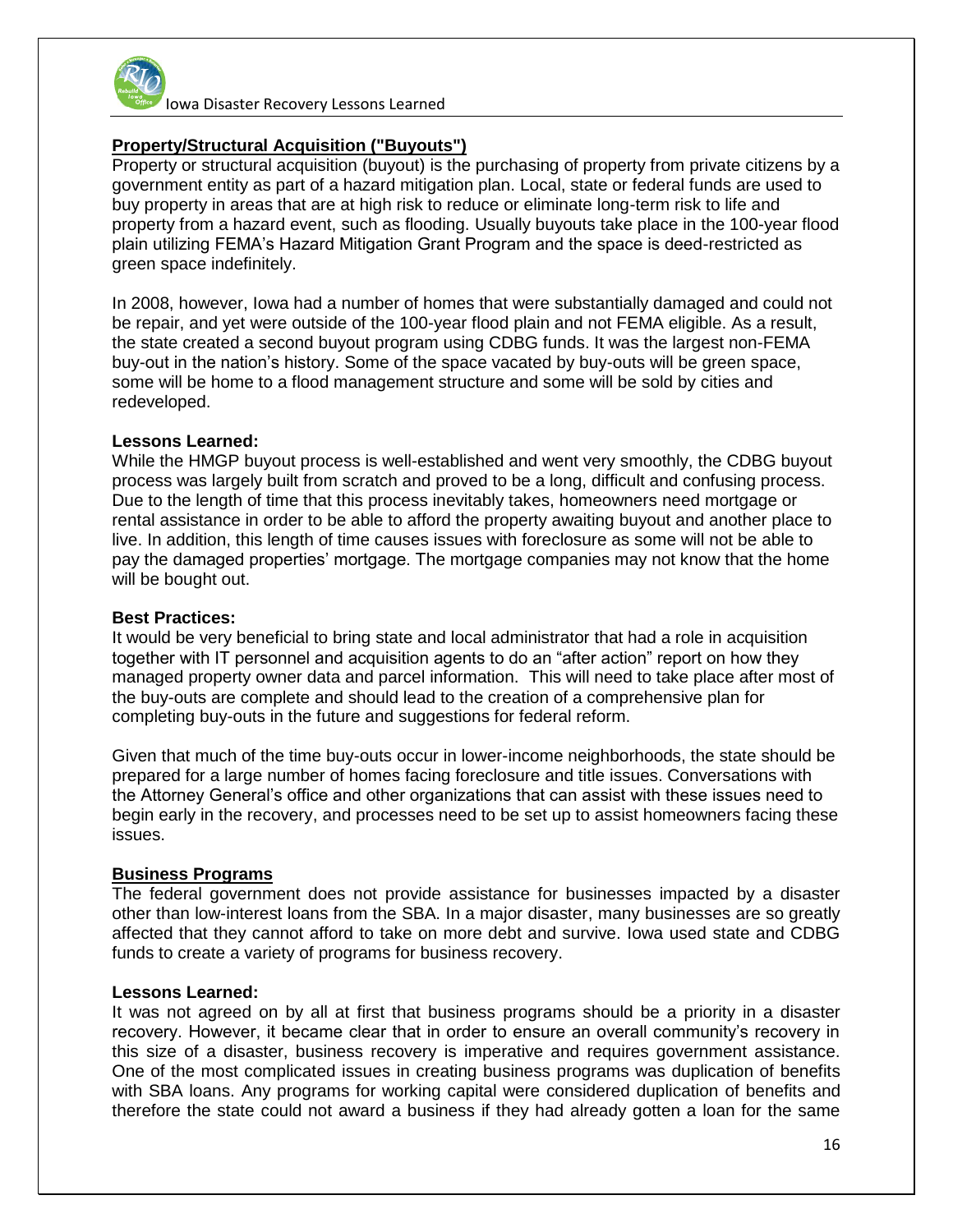

purpose. To help with this issue, state administrators worked closely with business leaders in Cedar Rapids in particular to create programs that did not duplicate these loans. These programs covered costs of replacing equipment, commercial rent if a business was in an affected building, interest on loans and flood insurance payments. State leaders also worked with HUD and the SBA to arrive at a determination that awards could be made to businesses and then used to pay down their loans. This helped businesses by reducing their debt load and was a great improvement on the earlier determination that they could not be awarded at all.

In addition to these programs, the state also helped to fund business recovery case management. Much like impacted individuals, impacted businesses were overwhelmed by the recovery process, including the paperwork needed to apply for programs. Case managers were able to help businesses develop a recovery plan and access resources through programs.

#### **Best Practices:**

Assisting businesses is critical to an overall recovery. Resources for this should be identified in advance at the state level wherever possible. The state should develop a task force (similar to what is recommended above for housing) that includes not only state and local administrators, but also business leaders with knowledge of the specific needs and impacted businesses. This group can work together to design programs and meet business recovery needs while following federal regulations and avoiding duplication of benefit issues.

Business case management is important in addition to programs to ensure that businesses can access these resources and make a plan for their recovery. State and local administrators should work closely with the SBA and with business leaders early and often to ensure that program design is effective and efficient. In addition, state and congressional leaders should continue to work toward reform of federal recovery rules. Loans should be considered different from grants since they are repaid and should not be considered duplication of benefits.

#### **Mental Health Programs**

Two mental health programs were providing following the 2008 disasters using federal funds. The first provided intervention services immediately following the disaster. The second was focused on longer-term impacts and paid for up to 8 counseling sessions. Mental health issues are a critical need to address in a disaster recovery and while not frequently discussed, are one of the most important areas to address for successful recovery.

#### **Lessons Learned:**

While immediate intervention and crisis counseling is important, it is often not until a year or more after a disaster that some of those impacted begin to experience symptoms. It is important that funding is available to address both stages effectively.

#### **Best Practices:**

Programs established in 2008 using FEMA and Social Services Block Grant funds were very successful. The state should work with federal leaders to ensure that this funding is available in future disasters. The funding needs to include provisions for outreach. Many individuals suffering from these issues will not come forward to seek assistance without outreach to educate them on symptoms, impacts and available resources.

#### **Unmet Needs Program**

In addition to needs related to housing, many of those impacted had needs that were not covered by any available federal programs. While FEMA covers some personal property, it is capped and does not cover other expenses such as child care and transportation. In addition,